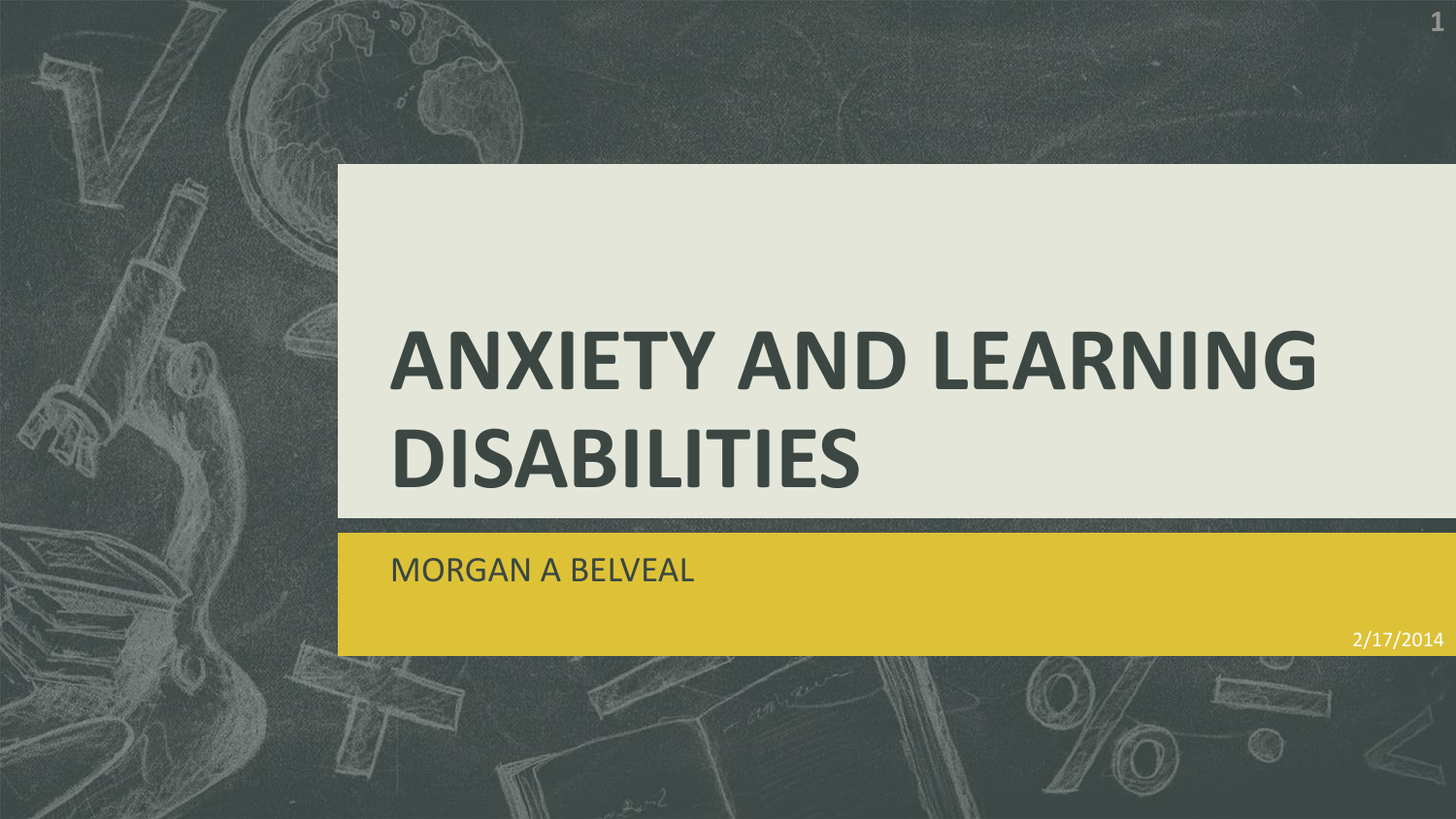# ANXIETY IN CHILDREN

*"ANXIETY DISORDERS ARE AMONG THE MOST PREVALENT MENTAL DISORDERS IN CHILDHOOD AND ADOLESCENCE." (PEREIRA ET AL. 2013)*

- Cases of childhood anxiety follow a child into adulthood and can develop into comorbid conditions such as depression
- Anxiety, if left unattended, can have a significant influence on a child's emotional and social development.
- Anxiety is often transferred from parent to child and can be the result of several factors such as:
	- **Biological vulnerability**
	- **Exposure to adverse life events**
	- Chronic stress
	- Variance in learning processes



(Pereira et al. 201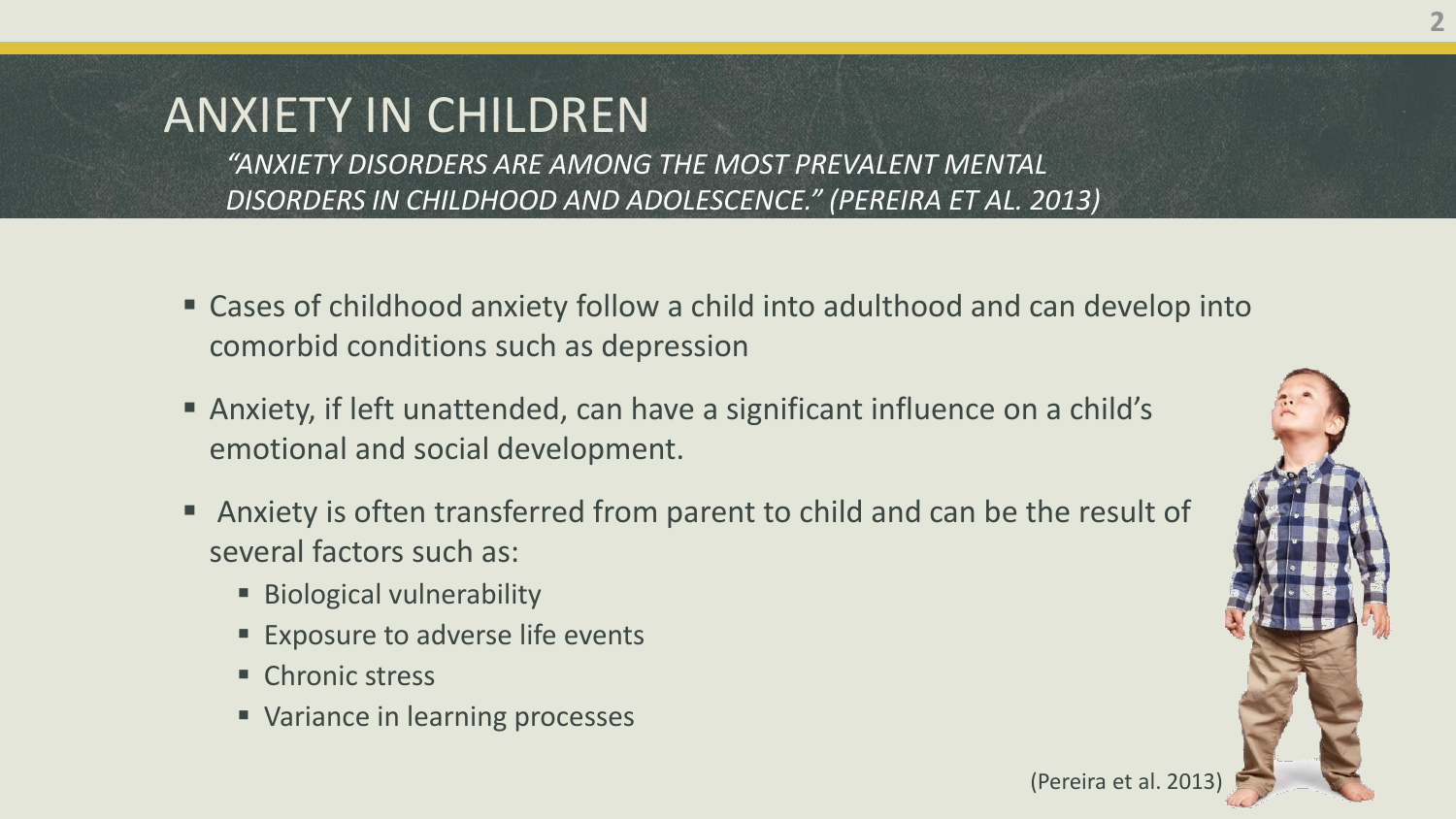### PARENT INVOLVEMENT



- When evaluating parent's role in anxiety, two factors are often looked at: Emotional warmth and control.
	- In general, studies have found that low warmth and high control result in higher levels of childhood anxiety
- **Often a result of high parental control, student's** with a lower amount of perceived control will experience more anxiety throughout childhood.
- Maternal traits have a much more significant effect on the child than paternal traits.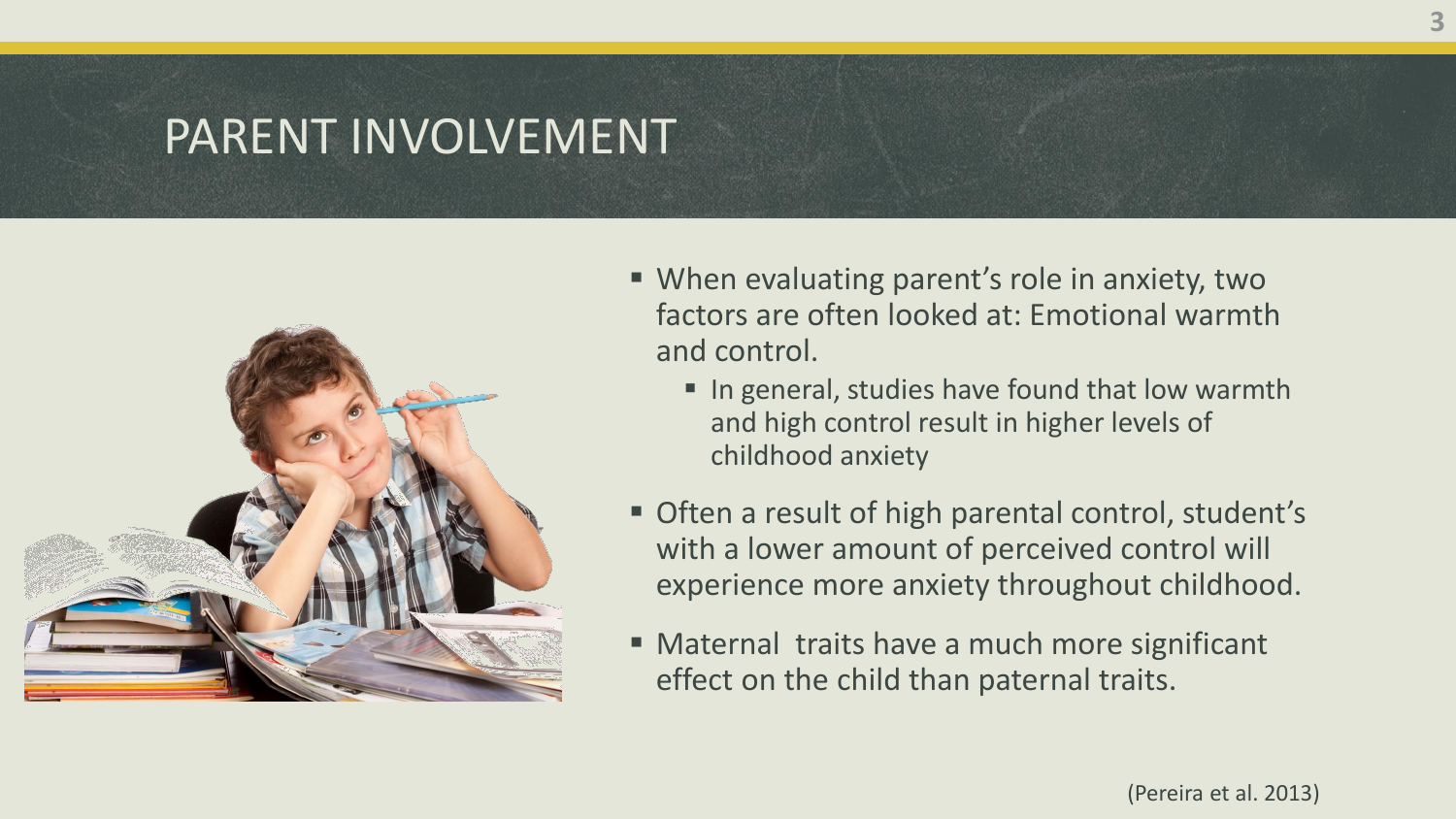# **COEXISITING LEARNING DISABILITIES AND ANXIETY**

**4**

"YOUTH WITH LEARNING DISABILITIES ARE AT AN INCREASED RISK FOR ANXIETY DISORDERS" (THALER ET AL. 2010)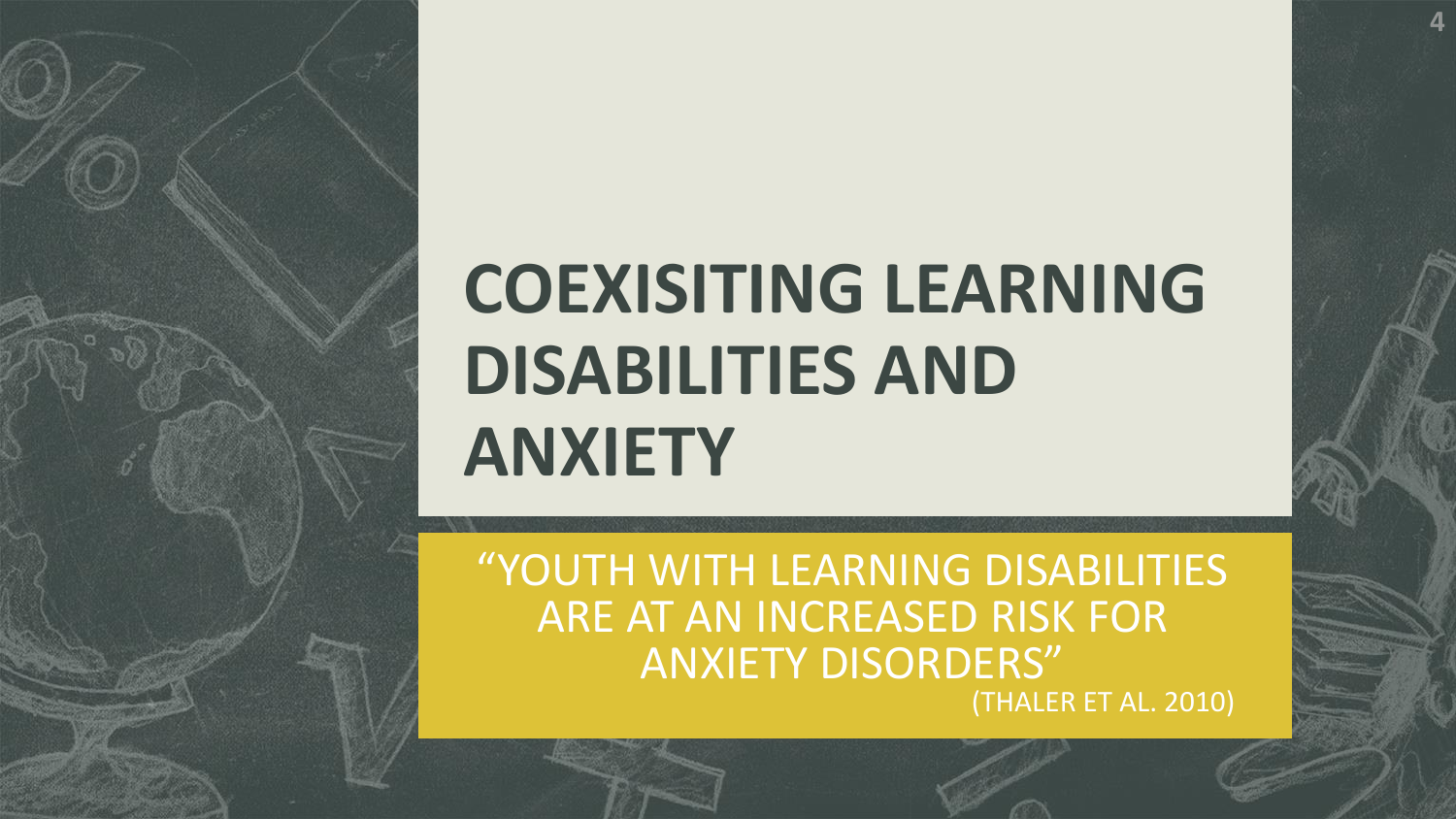# MULTIDIMENSIONAL ANXIETY SCALE FOR CHILDREN (MASC)

### **What is MASC?**

- **MASC** is an alternative, psychometrically validating screening tool used as a self-report measure of anxiety.
- **Often used to identify anxiety in** students with ADHD
- **Example Composed of two nearly identical tests.** One is a child test and the other is a parent version.

### **Why MASC?**

- **Placement tests focus on identifying** learning disabilities and have a tendency to overlook the possibility of anxiety as a cohabitant to learning dissabilities.
- **MASC** is intended to be used in addition to learning disability assessments.
- **Analyzing anxiety, stress and other** academic and social problems is fundamental to a student's overall success.



(Thaler et al. 2010)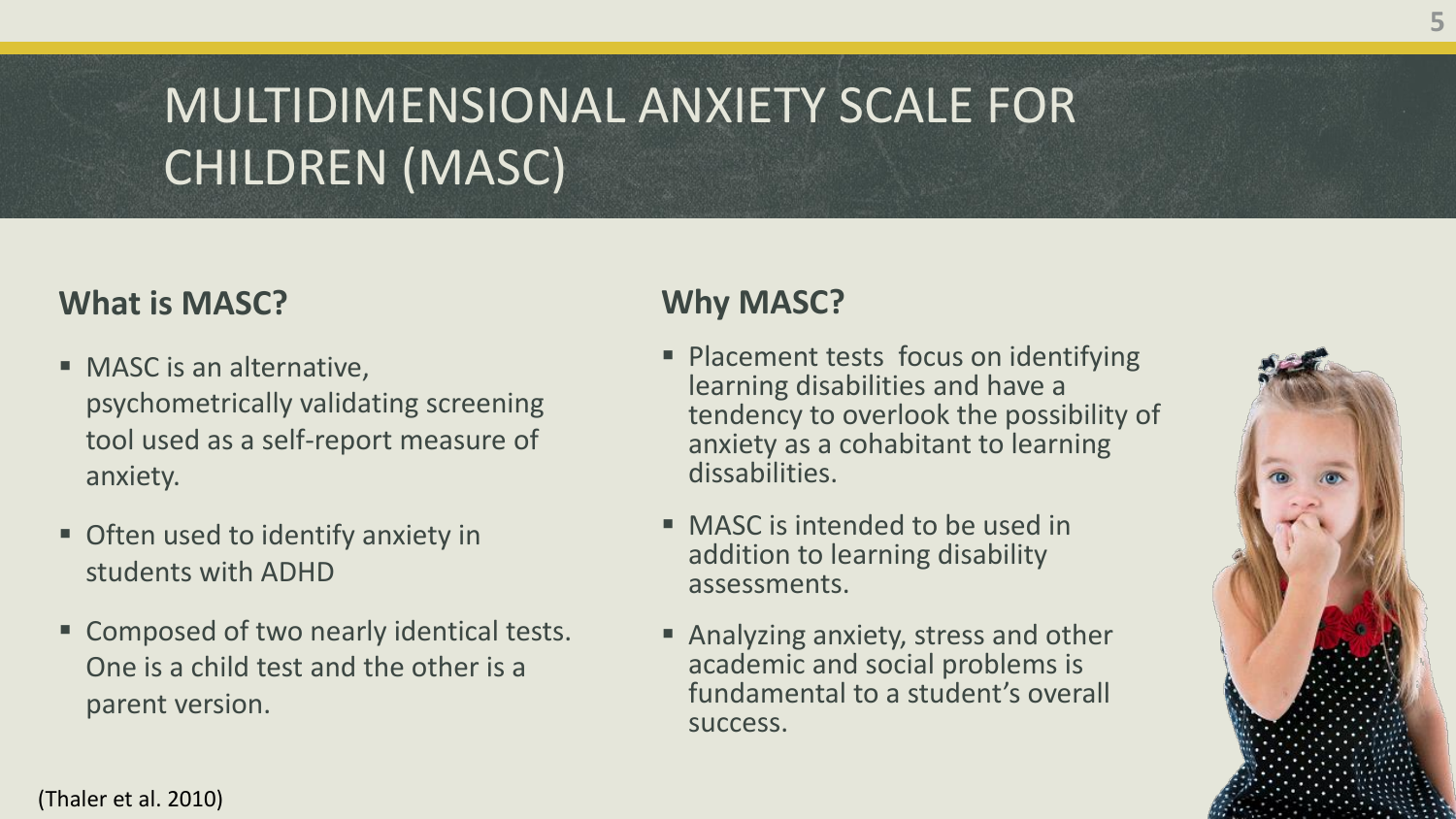# LEARNING DISABILITIES AND NEUROPSYCHOPATHOLOGICAL COMORBITIES

In 2013, Margari and a team of researchers conducted research on a sample of 448 LD diagnosed youth between the ages of 7 and 16. Their primary goal was to identify comorbidity rates in children with LD. The sample was divided into two subgroups: Specific Learning Disorders (SLD) and Learning Disorders Not Otherwise Specified (LD NOS)

#### THEIR RESULTS

- Neuropsychopathological/LD comorbidity was found in 62.2% of the total sample
- **Anxiety and other Neuropsychopathological** disorders often accompany learning disabilities in developmental ages.
- **The Specific Learning Disability subgroup saw** higher rates of ADHD, anxiety and depressed moods.

|                                                  | <b>SLD</b> | <b>LD NOS</b> |
|--------------------------------------------------|------------|---------------|
| <b>ADHD</b>                                      | 33%        | 25.4%         |
| <b>Anxiety Disorder</b>                          | 28.8%      | 16.4%         |
| Developmental<br>Coordination<br><b>Disorder</b> | 17.8%      | 27.5%         |
| Language Disorder                                | 11%        | 28.6%         |
| <b>Mood Disorder</b>                             | 9.4%       | 2.1%          |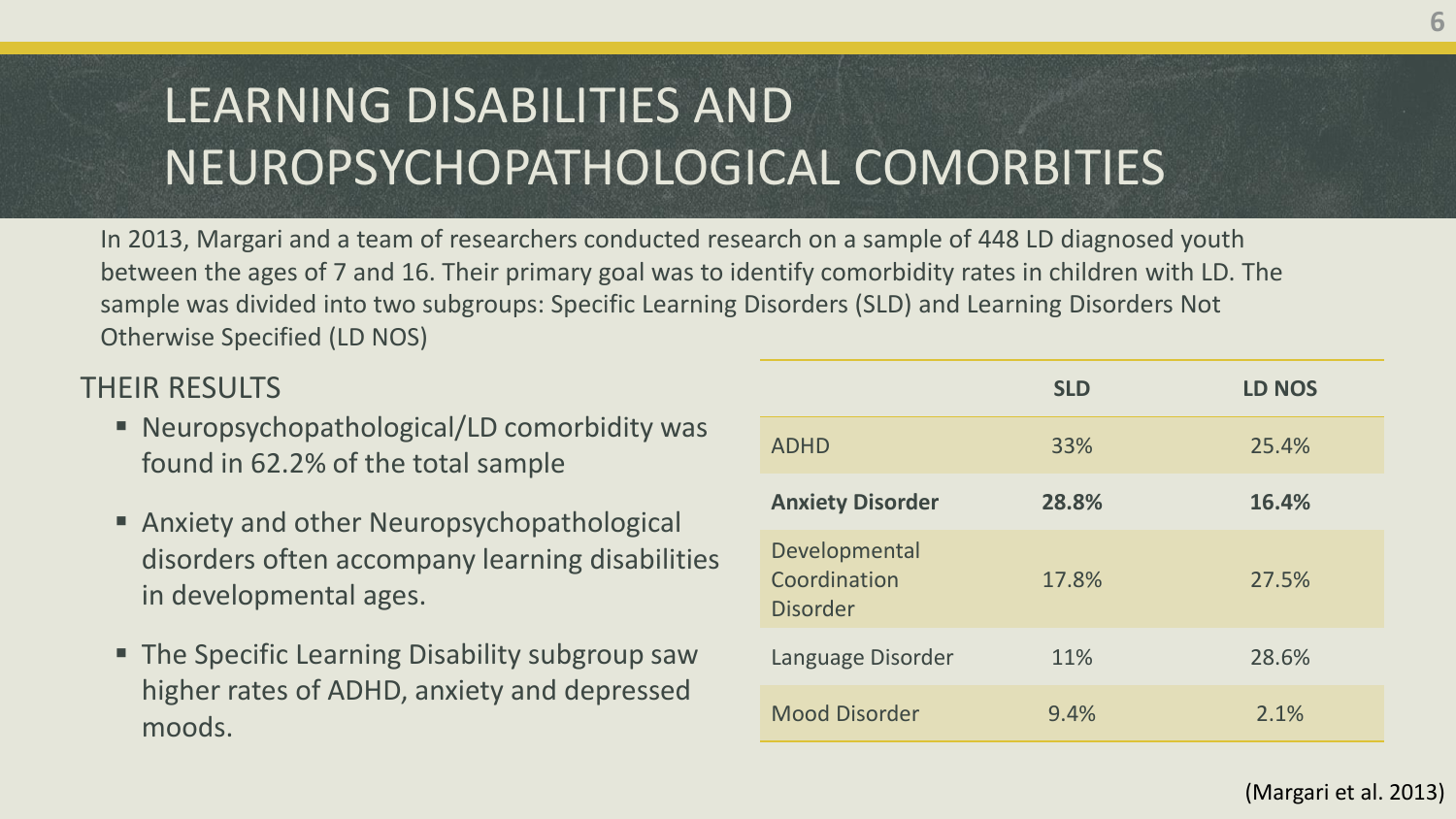## RTI AS AN ANSWER TO CLINICAL ANXIETY



3 Tiers of Support

#### **What does it look like?**

- **Tier One:** Implementing a more intensive and comprehensive screening assessment such as the Behavioral and Emotional Screening System
- **Tier Two:** Implementation of a multi-method assessment (Structured observations, interviews, work samples, omnibus behavior rating scales, and single construct measures) Services may include group counseling and treatments, computer CBT programs such as Camp Cope-a-Lot (a series of computer assisted therapy sessions for youth ages 7-13)
- **Tier Three:** Implementation of heaver RTI progress monitoring assessments to further understand the specifics of the student's anxiety. In tier three, students may see repeated behavioral observations, functional behavioral assessments, and normreferenced progress monitoring measures.

(Sulkowski, Joyce, and Storch. 2011)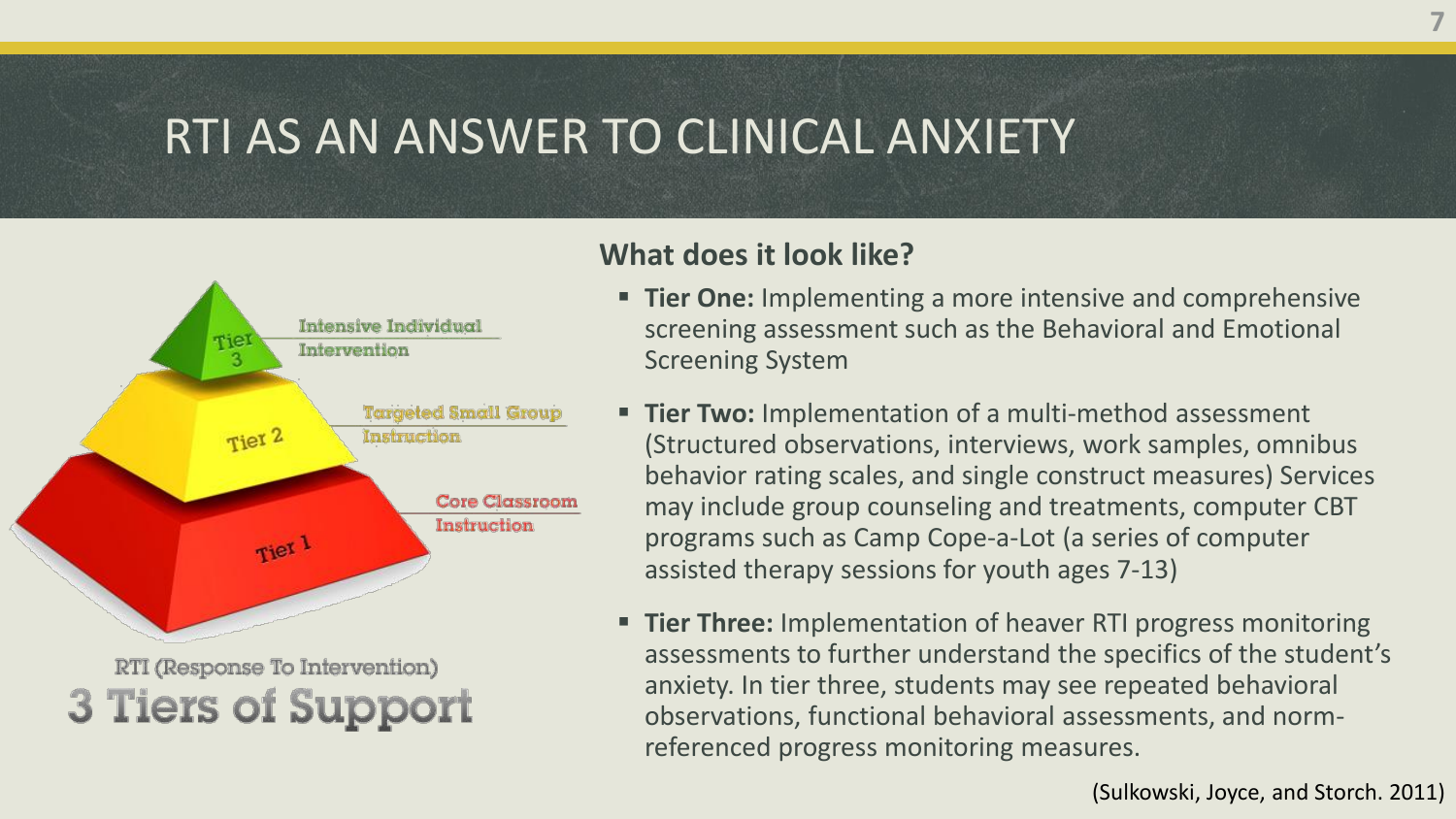## **CONCLUSION**

Students of all demographics are affected by anxiety but the prevalence rates increase among students with learning disabilities. The current assessments of learning disabilities make it easy for a case of anxiety to fall through the cracks.

Current methods used to help students with learning disabilities are not adequately prepared to assist students with anxiety. A proposed adaptation of RTI combined with heavy parent monitoring and intervention may be our best chance at minimizing the effect anxiety has on students with learning disabilities.